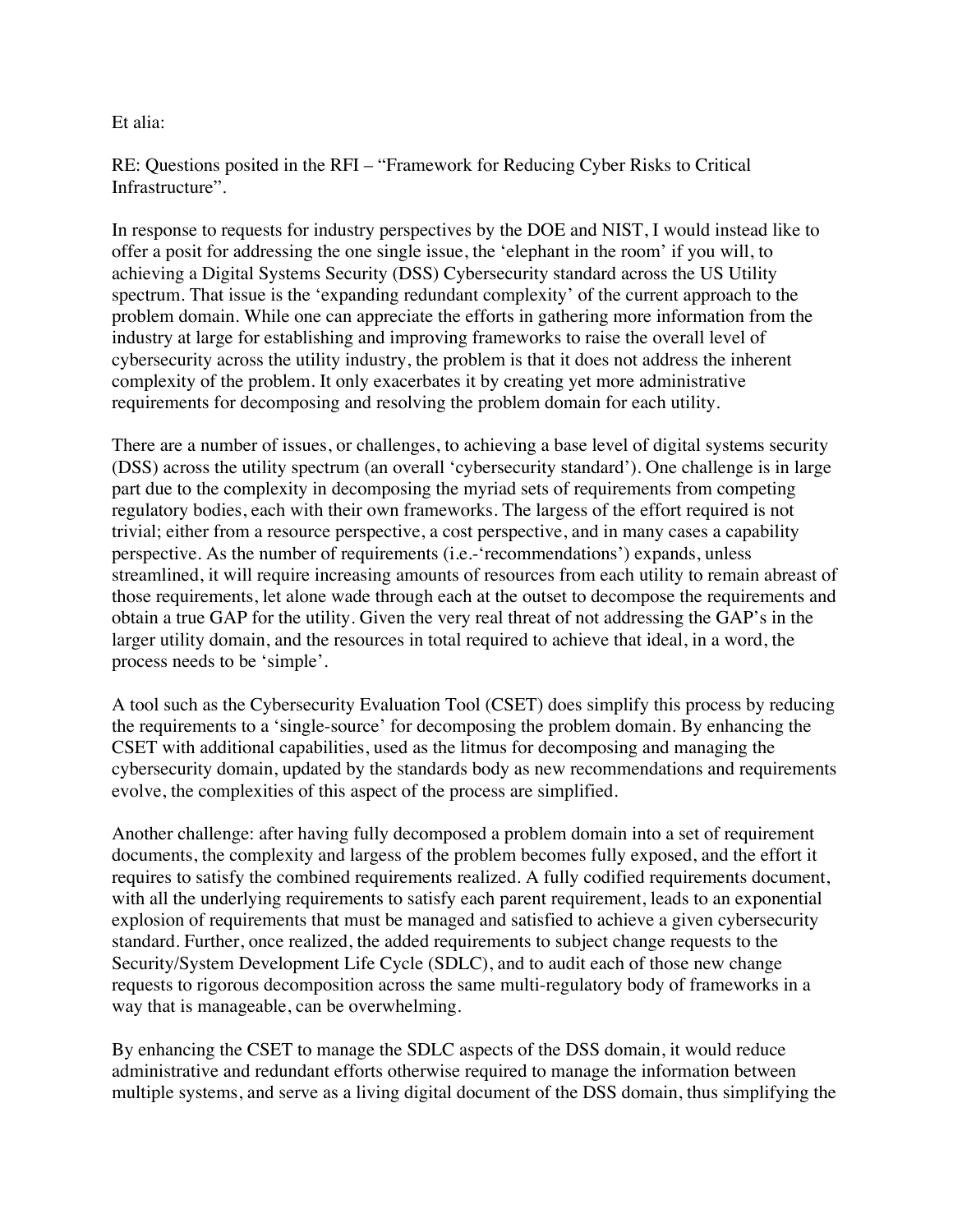process further. It could also be leveraged in a number of ways to expose related information for use in mitigating attacks, managing DSS assets, etc.

We used the CSET in its current state for these reasons. While the process is certainly not 'easy', it is relatively simple in comparison to wading through all the various requirements and recommendations, hoping to achieve a full decomposition of each. Some suggestions based on our experience with the CSET to date…

- Expand the CSET tool to encompass all requirements, expose them dynamically as the tool does now based on each utility's makeup, and use it as the de-facto litmus for assessing the current state and exposing the gap. In this manner, as each individual set of regulations are updated, the tool can be updated and any new gaps exposed. A 'single-source'.
- $\ddot{\phantom{0}}$ While the CSET implements a thorough qualitative risk analysis and some level of quantitative risk analysis, encompass any additional quantitative risk analysis requirements within the CSET tool, mainly because there really is no standard or encompassing methodology for performing a thorough quantitative risk analysis within the utility industry. Without that standard, efforts will be inefficient and risks the lack of exposure of otherwise known attack vectors.
- Expand the Component Diagram to allow decomposition of all other DSS domains (AMI network, Engineering network, etc.) to expose risks across the entire domain.
- $\bullet$ Provide better guidelines for using the CSET tool... e.g. – perform the 'Enterprise' Evaluation' first, address those issues, then perform the SAL's and standards based regulatory (NIST, CIP, etc.) assessments, followed by the Component Diagram. The reason for this approach is that by performing them in this order, much of the redundancy between the questionnaires could be eliminated with some CSET enhancements, thereby reducing the size of the requirement documents and DSS Team efforts considerably.
- $\ddot{\phantom{a}}$ · Offer assistance to guide utilities at least through the Enterprise Evaluation section to get beyond the inertia, with some guidance for moving through the rest of what is required to achieve a robust level of protection, and DOE evangelists to assist further if needed.
	- Finally, consider using the ES-C2M2 as the litmus for achieving a given level of maturity. The requirement/goal would be for a utility to operate at MIL3, with some form of motivation to get/keep them there.

The process would be as follows…

Process…

 $\ddot{\phantom{0}}$ 

- 1. Team: Create a CSET profile for the Utility.
- 2. CSET: Based on the utility profile answers, populate the CSET 'Enterprise Evaluation' (EE) section with relevant information/questions.
- 3. Team: Complete the CSET 'Enterprise Evaluation' (EE).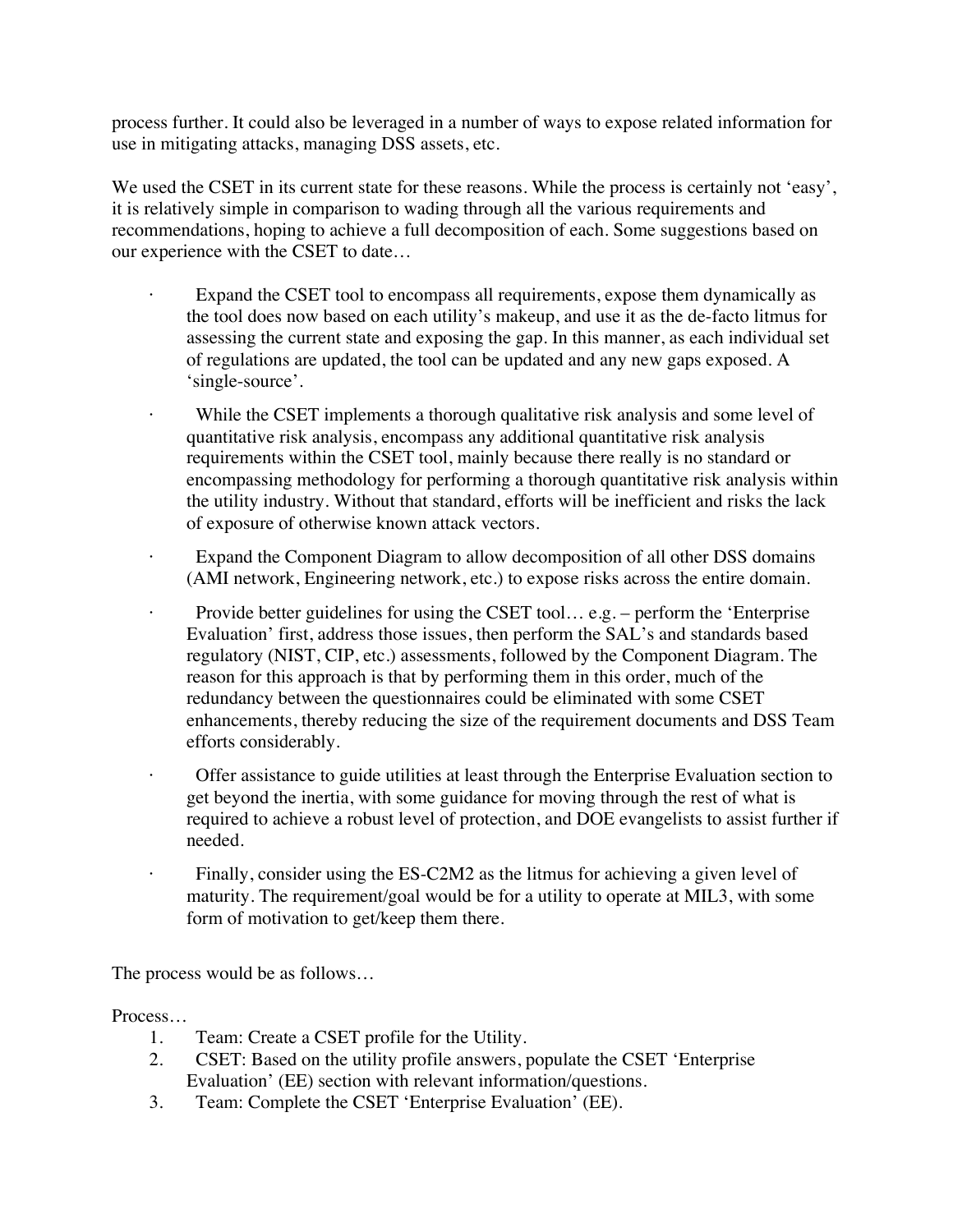- 4. GAP report as a Requirement document, enumerating those requirements in order of CSET: Based on profile and answers to the EE, generate an Enterprise Evaluation relative importance.
- 5. Team: Design, develop, and implement DSS solutions to remedy or mitigate the Enterprise Evaluation GAP report requirements. Update the CSET Enterprise Evaluation GAP with those results.
- 6. **CSET:** Reflect the EE updates across all relevant requirements, dynamically updating duplicate requirements to mitigate redundant efforts by the DSS Team.
- 7. Team: Complete the CSET Security Analysis Level (SAL) assessments.
- 8. CSET: Populate the CSET with regulatory standards-based requirements relevant to the Utility as revealed through the SAL answers.
- 9. Team: Answer the generated standards-based assessments, and then create the Component Diagram.
- 10. CSET: Populate the Component Diagram assessment questions based on the devices and architecture created in the diagram.
- 11. Team: Answer the Component Diagram assessment questions created by CSET (the CSET currently replicates those answers to like-components/devices if indicated by the DSS Team to avoid redundancy at the discovery levels).
- 12. CSET: Create a new requirement document, enumerating consolidated (non-duplicate) regulatory DSS requirements, in order of relative importance.
- 13. Team: Design, develop, and implement DSS solutions to remedy or mitigate the regulatory GAP requirements. Update the CSET Enterprise Evaluation GAP with those results.

SDLC (ongoing)…

- 14. Team: Enter each new change order for a device, or replacement device, into the CSET Component Diagram.
- 15. CSET: Generates new requirements for the added device.
- 16. Team: Completes the design, development, and implementation for the new device. Update the CSET to close the GAP.
- 17. CSET: As new standards based recommendations/requirements evolve, updates to the CSET will expose new GAP's will be exposed.
- 18. Team: Address any new GAP's exposed by upgrades as part of the normal SDLC process.

Simplifying the DSS Cybersecurity process in this fashion will save utilities, both individually and collectively, significant amounts of time and resources, and could galvanize the DSS efforts for both the regulatory bodies and utility industry combined.

Sincerely,

 Newport OR 97365 Dr. Les Cardwell, DCS-DSS Enterprise Data Architect Central Lincoln PUD 2129 N Coast Hwy